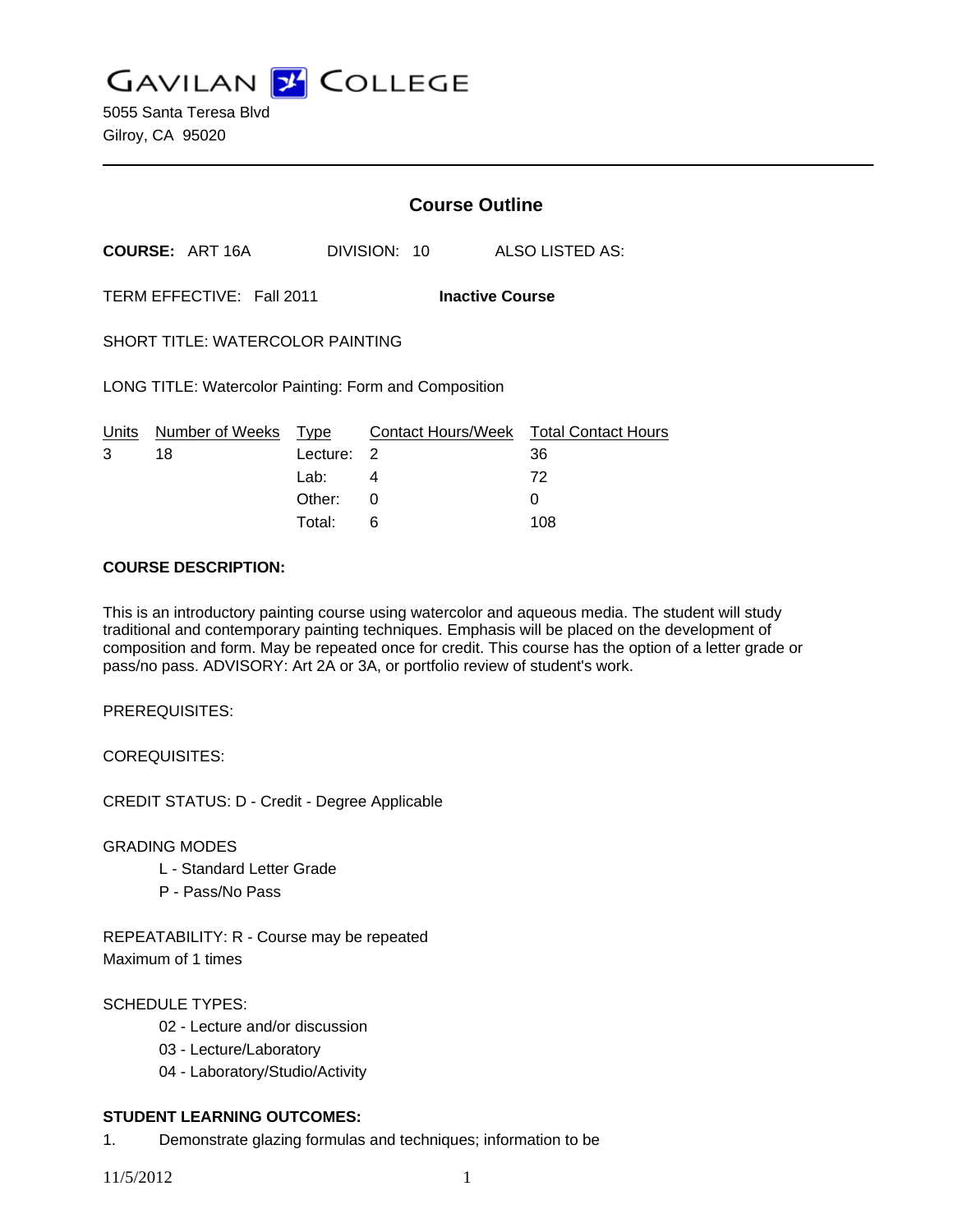applied to still life and landscape. Measure: projects; exercises; demonstration ILO: 1,7,5,2,6,4 GE-LO: A1, A2, A6, C1, C2, C5, C6, C7

2. Identify and apply composition and design elements/theory by integrating the various drawing processes and materials. Measure: projects, exercises, performance, demonstration, homework, labwork, critique and presentation ILO: 2,1,7,5,6,4 GE-LO: A1, A2, A6, C1, C2, C5, C6, C7

3. Demonstrate and apply various painting techniques to abstract image painting with emphasis on non-objective and spontaneous approaches Measure: projects, exercises, performance, demonstration, homework, labwork, critique and presentation ILO: 2,1,7,5,6,4 GE-LO: A1, A2, A6, C1, C2, C5, C6, C7

4. Demonstrate and apply a variety of spatial illusion techniques including color theory and atmospheric perspective Measure: projects, exercises, performance, demonstration, homework, labwork, critique and presentation ILO: 2,5,7,1,6,4 GE-LO: A1, A6, C1, C2, C5

5. Identify on a test, the terms, techniques and theories of watercolor painting Measure: projects, exercises, performance, demonstration, homework, labwork, critique and presentation ILO: 1,7,5,2,6,4 GE-LO: A1, A2, A6, C1, C2, C5, C6, C7

6. Successfully integrate the relationship of form and content in various aqueous painting media related to objective and subjective sources. Measure: projects, exercises, performance, demonstration, homework, labwork, critique and presentation ILO: 1,7,5,2,6,4

GE-LO: A1, A2, A6, C1, C2, C5, C6, C7

7. Articulate verbally and in written reports, documented rationale for the sources, ideas and inspirations behind his/her creativity. Measure: projects, exercises, performance, demonstration, homework, labwork, critique and presentation ILO: 2,5,7 GE-LO: A1, A2, A6, C1, C2, C5, C6, C7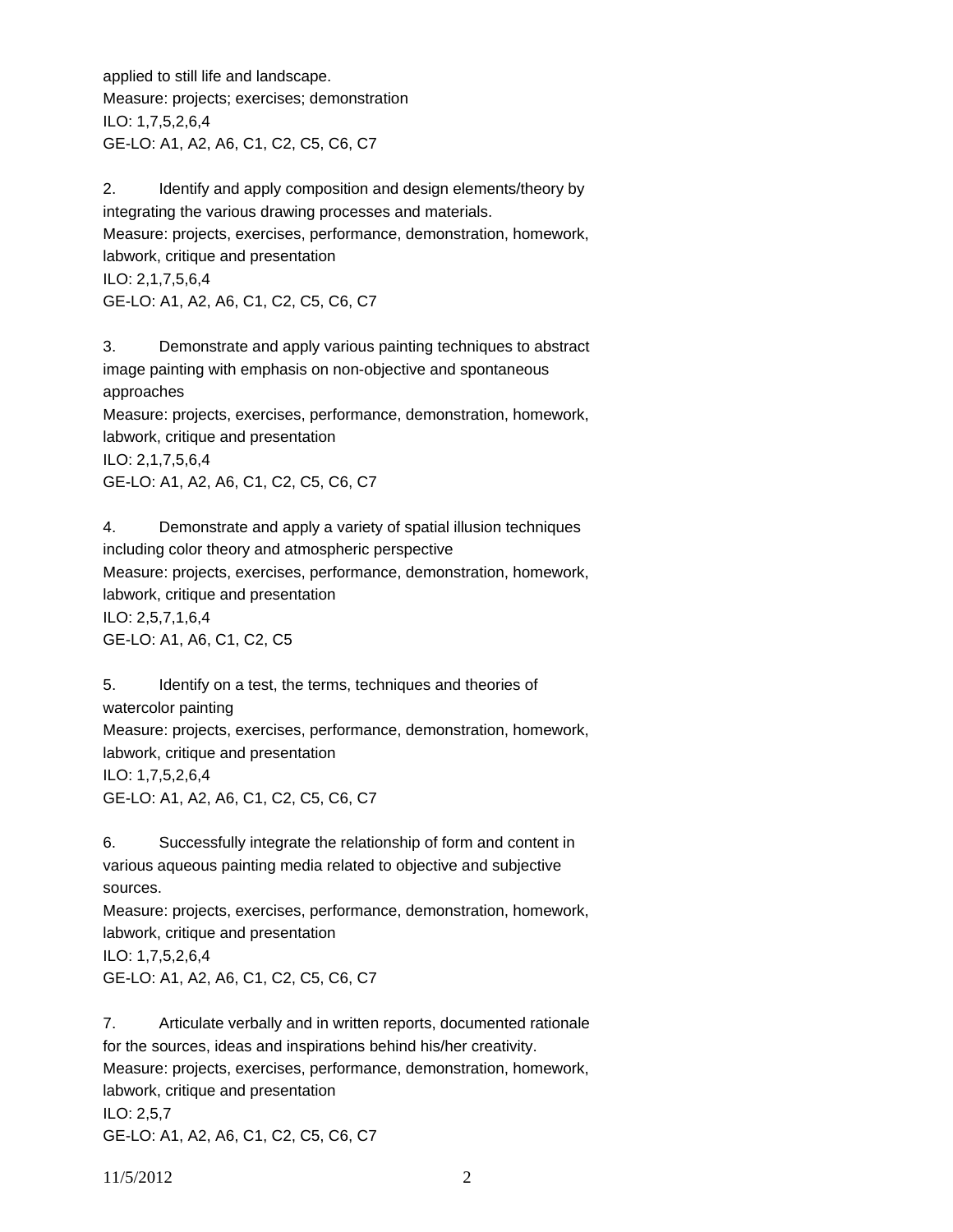8. Analyze and critique verbally and in written form his/her artworks and the works of others in classroom critique sessions Measure: projects, exercises, performance, demonstration, homework, labwork, critique and presentation ILO: 2,5,7 GE-LO: A1, A2, A6, C1, C2, C5, C6, C7

## **CONTENT, STUDENT PERFORMANCE OBJECTIVES, OUT-OF-CLASS ASSIGNMENTS**

Inactive Course: 09/26/2011 WEEK 1 6 HOURS LECTURE: Introduction to Watercolor painting \*Introductory color theory Lab: Exercises mixing colors; creating gradations with transparencies Out of Class Assignments: Read and analyze assigned text on transparencies. Create a series of small color study paintings demonstrating complimentary and contrasting colors. Student Performance Objectives: Students analyze, demonstrate and apply painting techniques and concepts introduced by creating complimentary watercolor paintings, participating in class discussions pertaining to individual and peer work, and written responses as assigned. WEEK 2 6 HOURS LECTURE: Color as Expression with Opaque Techniques \*basic color theory-continued Lab: Exercises mixing colors; exploring the expressive qualities of color using opaques Out of Class Assignments: Read and analyze assigned text on color theory. Create a series of small color study paintings demonstrating the expressive use of color using opaque watercolor techniques. Student Performance Objectives: Students analyze, demonstrate and apply painting techniques and concepts introduced by creating expressive watercolor paintings, participating in class discussions pertaining to individual and peer paintings, and written responses as assigned. WEEK 3 6 HOURS Lecture: Introduction to traditional and contemporary watercolor painting techniques and materials Introduce the Still Life project. Show examples of student work, video, slides, textbook, and design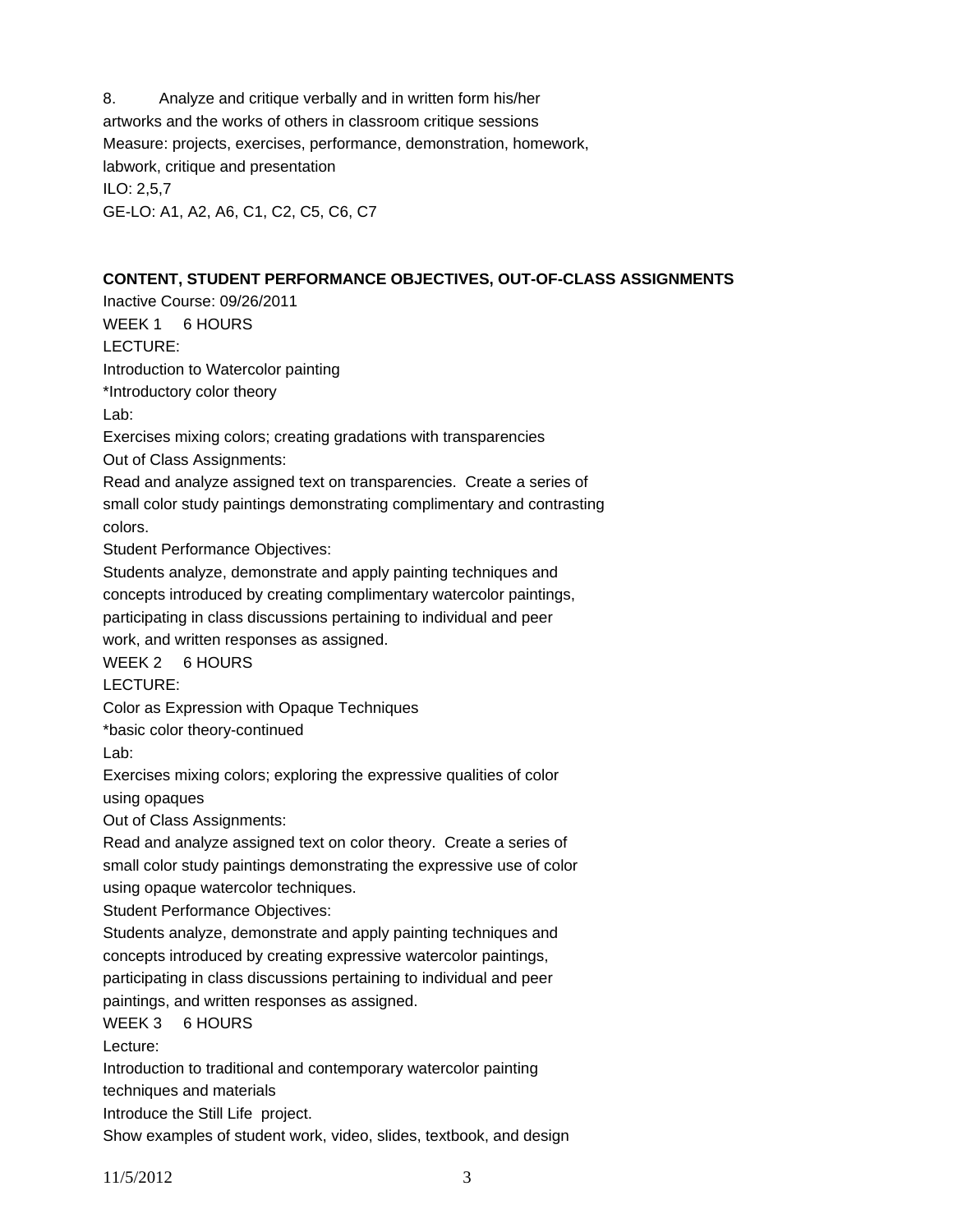artifacts that use still lifes as compositional tools.

Describe particular material and conceptual problems associated with

still lifes.

Demonstrate ways to correct for compositional problems.

Lab:

Work on exercises and still life paintings.

Critique and discussion of student paintings.

Out of Class Assignments:

Create preliminary sketches for still life compositions.

Reading assignment from textbook and/or handouts that addresses still lifes and composition.

Student Performance Objectives:

Students analyze, demonstrate and apply watercolor painting techniques

and concepts introduced by creating still life paintings, participating

in class discussions pertaining to individual and peer drawings, and written responses as assigned.

WEEK 4 6 HOURS

Lecture:

Describe and demonstrate the use of Glazing techniques for color buildup.

Describe the Glazing project.

Show examples of student work, video, slides, textbook, and design artifacts that use glazes.

Demonstrate the use of tools and materials that are used for creating drawings using glazes.

Describe particular material and conceptual problems associated with glazing.

Demonstrate ways to correct for negative-shape problems. Lab:

Work on exercises and glazing watercolor paintings .

Critique and discussion of student watercolor paintings.

Out of Class Assignments:

Work on preliminary sketches for paintings.

Reading assignment from textbook and/or handouts that addresses glazing techniques.

Student Performance Objectives:

Students analyze, demonstrate and apply watercolor techniques and concepts introduced by creating paintings that demonstrate the use of

glazing techniques; in class discussions pertaining to individual and

peer drawings, and written responses as assigned.

WEEK 5 6 HOURS

Lecture:

Describe and demonstrate the use of shape as plane and volume using watercolor.

Describe the shape/plane/volume project.

Show examples of student work, video, slides, textbook, and painting processes that use shape/plane/volume.

Demonstrate the use of tools and materials that are used for creating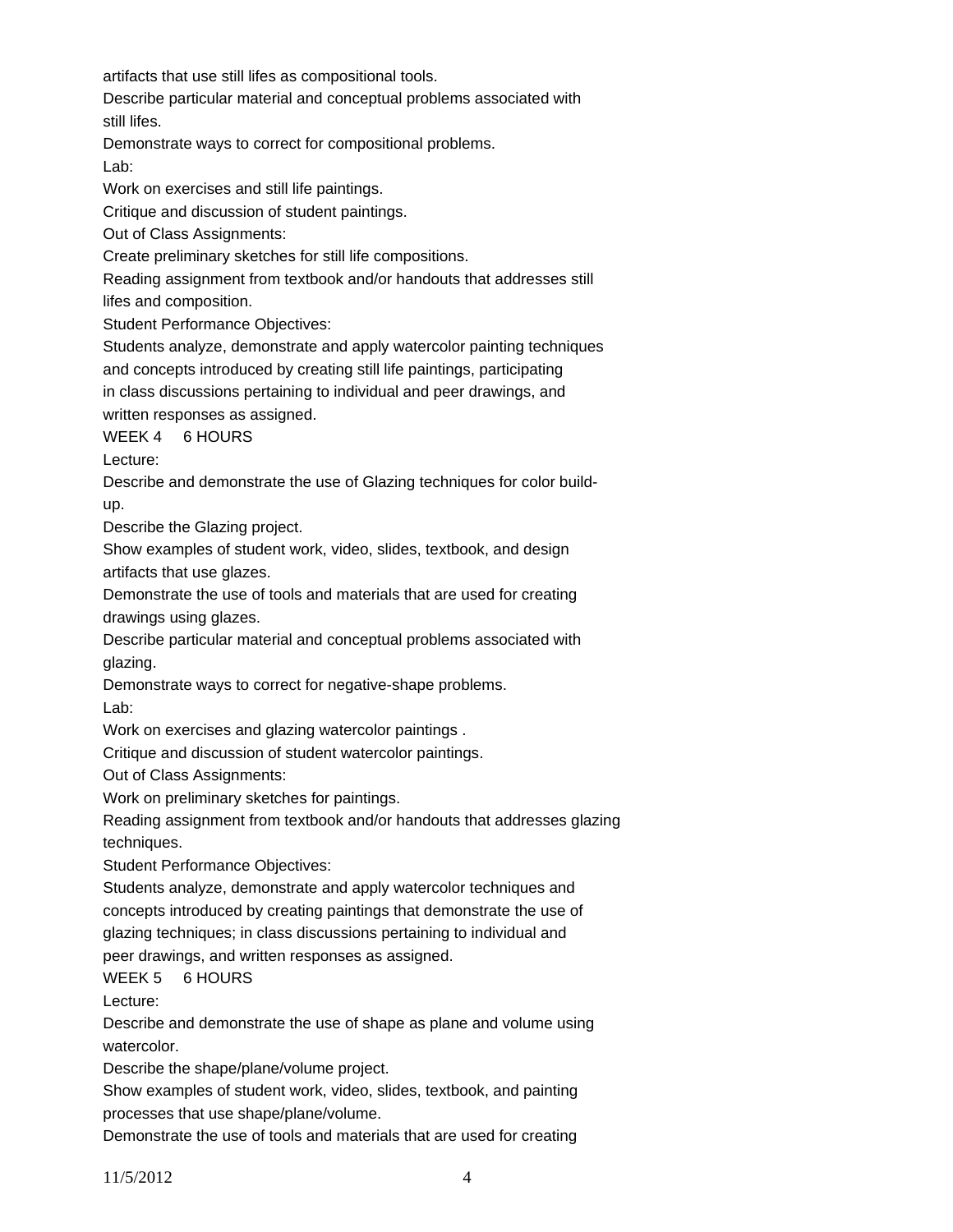watercolor paintings using shape/plane/volume.

Describe particular material and conceptual problems associated with shape/plane/volume.

Demonstrate ways to correct for shape/plane/volume problems. Lab:

Work on exercises and shape/plane/volume paintings.

Critique and discussion of student paintings.

Out of Class Assignments:

Work on preliminary sketches for shape/plane/volume paintings.

Reading assignment from textbook and/or handouts that address shape/plane/volume.

Student Performance Objectives:

Students analyze, demonstrate and apply painting techniques and concepts introduced by creating shape/plane/volume paintings,

participating in class discussions pertaining to individual and peer

work, and written responses as assigned.

WEEK 6 6 HOURS

Lecture:

\*Form in Painting

\*Describe the Form project and show examples of student work, video,

slides, textbook, and design artifacts that use form effectively.

\*Demonstrate the use of tools and materials that are used for creating the illusion of form in watercolor painting.

\*Describe particular material and conceptual problems that may arise.

\*Demonstrate ways to correct for form problems.

Lab:

Work on exercises and paintings

Critique and discussion of student paintings

Out of Class Assignments:

Work on preliminary sketches for form emphasis in watercolor paintings Reading assignment from textbook and/or handouts that addresses form and composition.

Student Performance Objectives:

Students analyze, demonstrate and apply watercolor painting techniques and concepts introduced by creating paintings that use form as an underlying structure; participating in class discussions pertaining to individual peer paintings; written responses as assigned.

# WEEK 7 6 HOURS

Lecture:

Describe and demonstrate the use of Chiaroscuro; light/dark contrast with watercolors

Describe the Chiaroscuro project.

Show examples of student work, video, slides, textbook, and painting processes that use chiaroscuro.

Demonstrate the use of tools and materials that are used for creating paintings using chiaroscuro.

Describe particular material and conceptual problems associated with chiaroscuro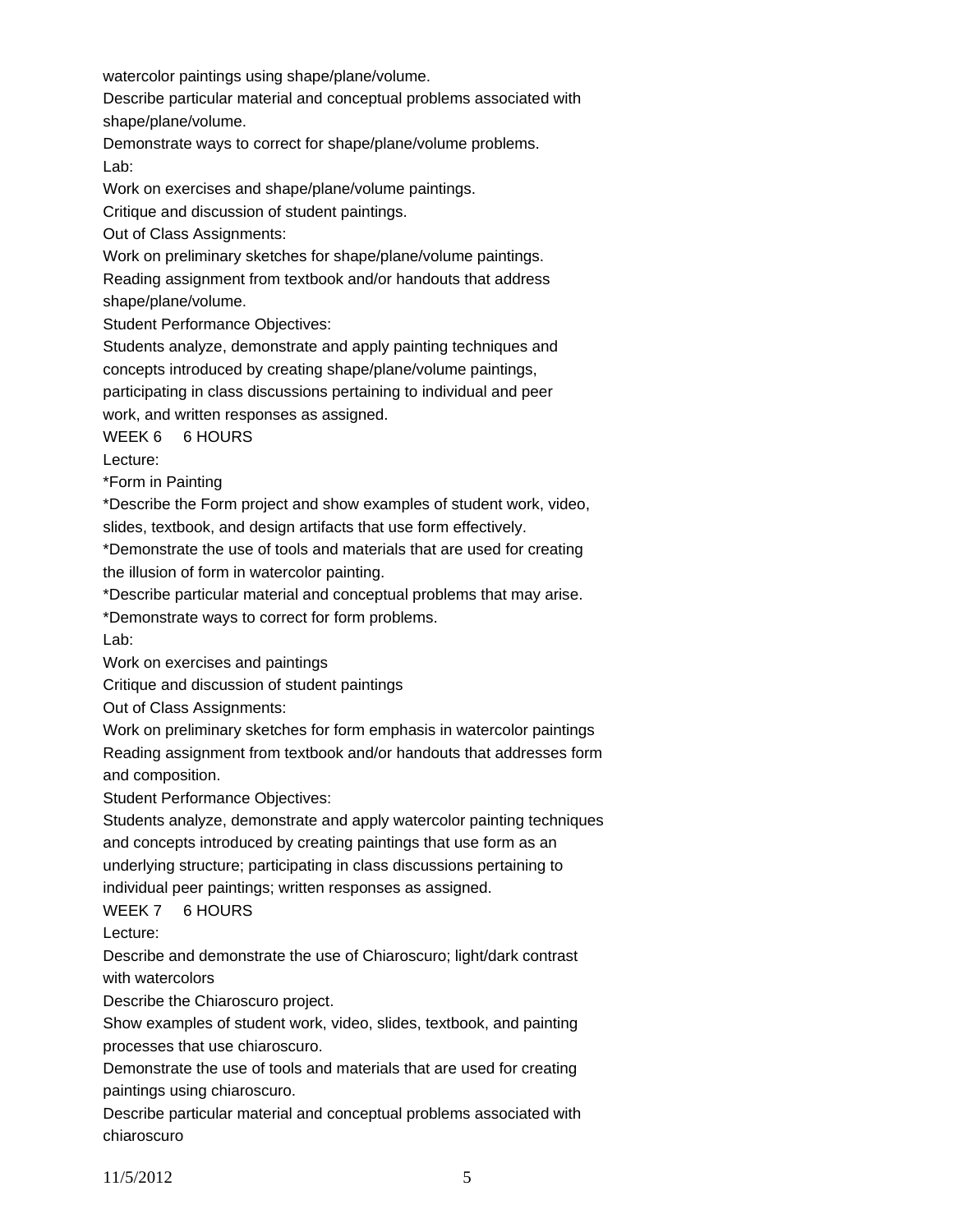Demonstrate ways to correct for chiaroscuro problems. Lab:

Work on exercises and chiaroscuro paintings.

Critique and discussion of student paintings.

Out of Class Assignments:

Work on preliminary sketches for chiaroscuro paintings.

Reading assignment from textbook and/or handouts that addresses chiaroscuro.

Student Performance Objectives:

Students analyze, demonstrate and apply painting techniques and concepts introduced by creating chiaroscuro paintings, participating in class discussions pertaining to individual and peer paintings, and written responses as assigned.

## WEEK 8 6 HOURS

Lecture:

Describe and demonstrate the use of the expressive uses of value in watercolor painting.

Describe the Expressive Value watercolor painting project.

Show examples of student work, video, slides, textbook, and painting processes that use expressive value.

Demonstrate the use of tools and techniques that are used for creating paintings using expressive value with watercolors.

Describe particular material and conceptual problems associated with watercolors in using expressive value.

Demonstrate ways to correct for expressive value problems Lab:

Work on exercises and expressive value paintings.

Critique and discussion of student paintings.

Out of Class Assignments:

Work on preliminary sketches for expressive value painting

Student Performance Objectives:

Students analyze, demonstrate and apply painting techniques and

concepts introduced by creating expressive value paintings,

participating in class discussions pertaining to individual and peer

drawings, and written responses as assigned..

WEEK 9 6 HOURS

Lecture:

\*Introduction Glazing techniques as a modeling tool.

\*Describe the Glazing project and show examples of student work, video,

slides, textbook, and design artifacts that use glazing to create form.

\*Demonstrate the use of tools and materials that are used for creating

glazes and transparencies in painting

\*Describe particular material and conceptual problems that may arise.

\*Demonstrate ways to correct glazing problems.

Lab:

Work on exercises and paintings

Critique and discussion of student paintings.

Student Performance Objectives: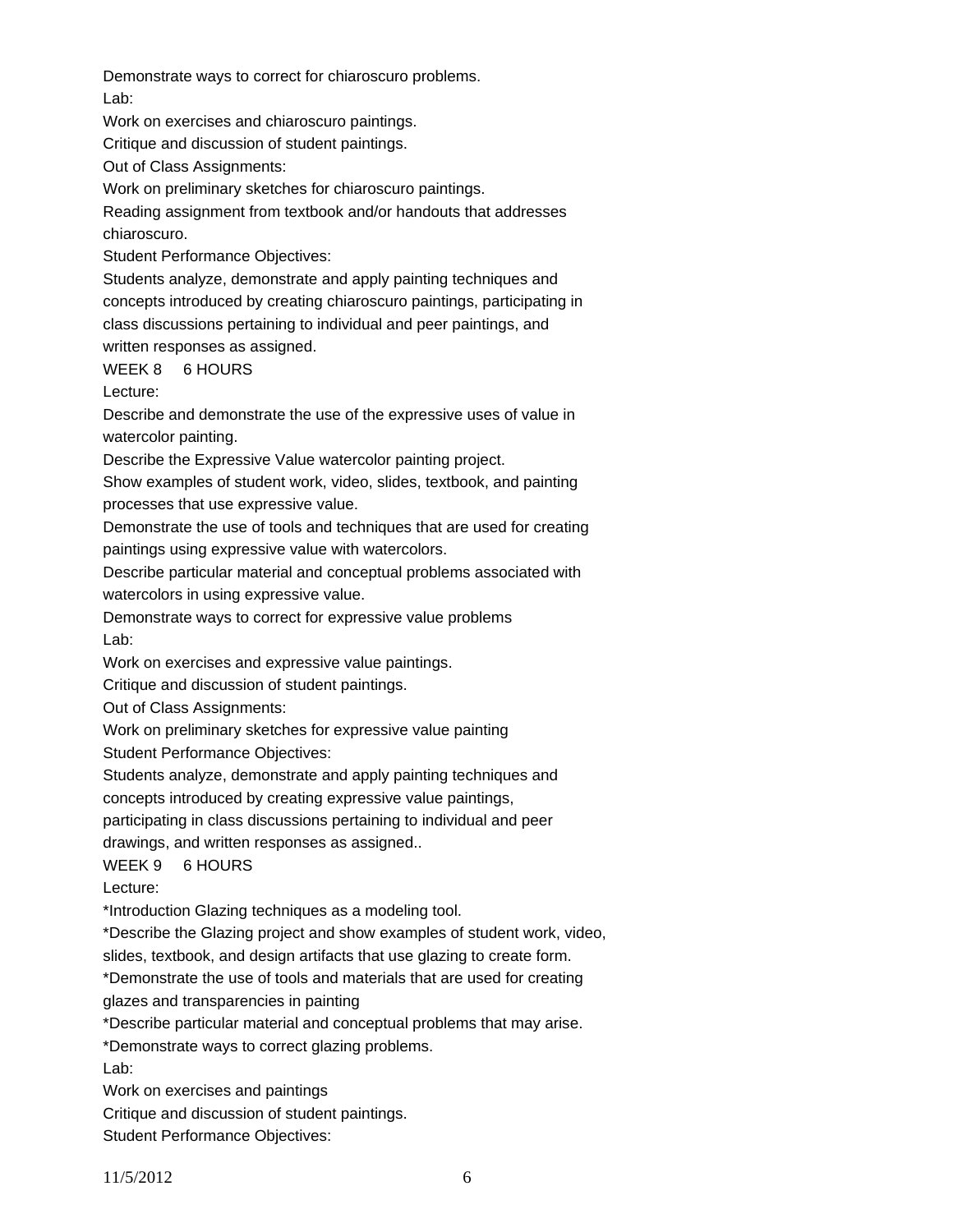Students analyze, demonstrate and apply painting techniques and concepts introduced by creating paintings that use glazes to create form; participating in class discussions pertaining to individual peer paintings; written responses as assigned.

# WEEK 10 6 HOURS

Lecture:

\*Introduction to staining techniques as an atmospheric/background tool.

\*Describe the Staining project and show examples of student work, video, slides, textbook, and design artifacts that use impasto for an expressive effect.

\*Demonstrate the use of tools and materials that are used for using staining with watercolors

\*Describe particular material and conceptual problems that may arise.

\*Demonstrate ways to correct staining problems.

Lab:

Work on exercises and paintings

Critique and discussion of student paintings

Out of Class Assignments:

Work on preliminary sketches for paintings using staining as an

atmospheric technique

Reading assignment from textbook and/or handouts that addresses

staining techniques and approaches

Student Performance Objectives:

Students analyze, demonstrate and apply painting techniques and concepts introduced by creating paintings that use staining to create expressive paintings; participating in class discussions pertaining to individual peer paintings; written responses as assigned

WEEK 11 6 HOURS

Lecture:

\*Describe and demonstrate the use of texture in watercolor painting.

\*Describe the texture project.

\*Show examples of student work, video, slides, textbook, and painting processes that use texture.

\*Demonstrate the use of tools and materials that are used for creating paintings using texture.

\*Describe particular material and conceptual problems associated with texture.

\*Demonstrate ways to correct for texture paint problems.

Lab:

Work on exercises and texture paintings.

Critique and discussion of student paintings.

Out of Class Assignments:

Work on preliminary sketches for texture paintings.

Reading assignment from textbook and/or handouts that addresses texture.

Student Performance Objectives:

Students analyze, demonstrate and apply painting techniques and concepts introduced by creating texture paintings, participating in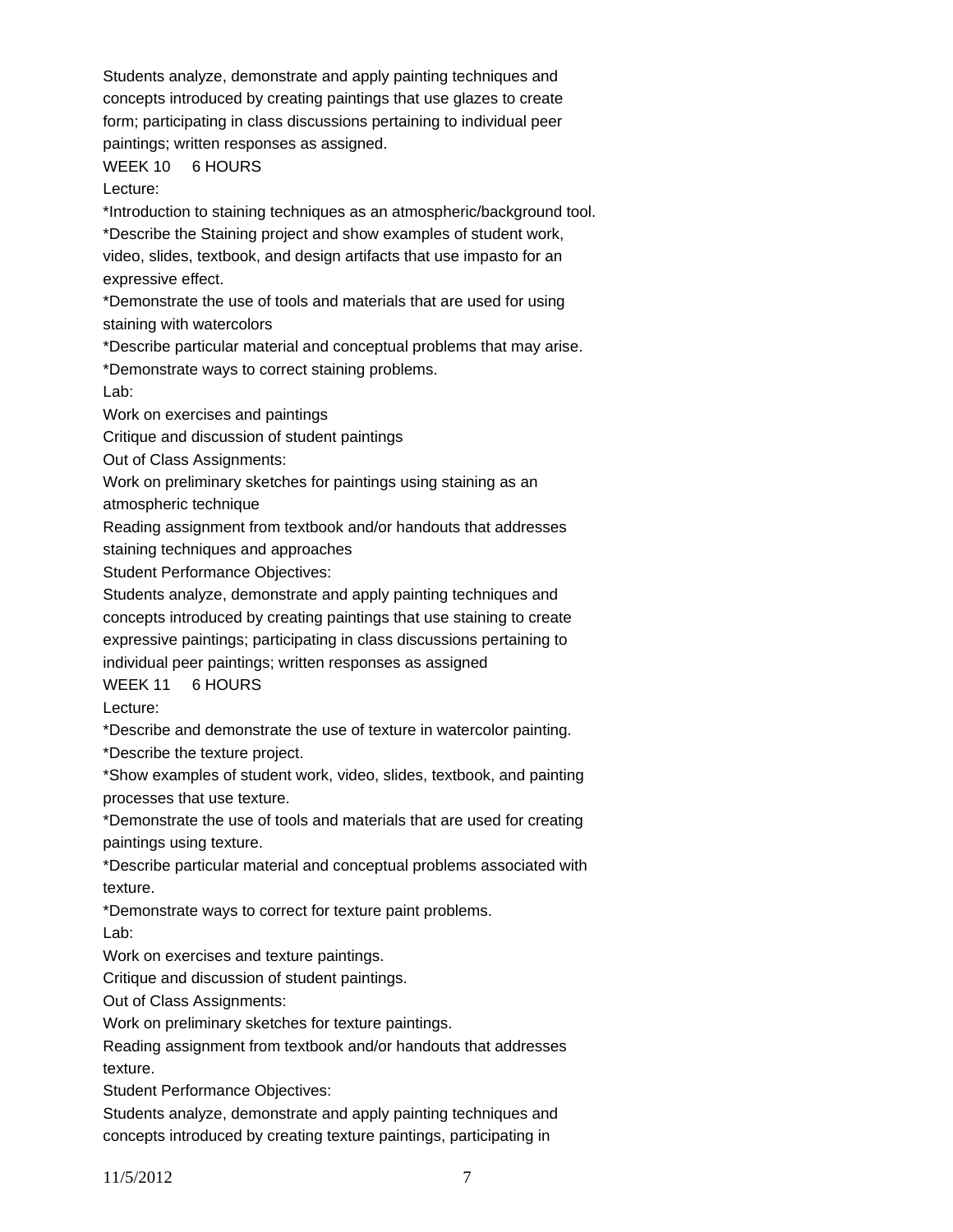class discussions pertaining to individual and peer paintings, and

written responses as assigned.

WEEK 12 6 HOURS

Lecture:

Describe and demonstrate the use of Invented, Conventional and Symbolic

Texture using watercolor as a primary medium

Describe the symbolic texture project.

Show examples of student work, CD/DVD images, video, slides, textbook,

and painting processes that use symbolic and invented texture.

Demonstrate the use of tools and materials that are used for creating paintings using symbolic and invented texture.

Describe particular material and conceptual problems associated with symbolic and invented texture.

Demonstrate ways to correct for symbolic and invented texture problems. Lab:

Work on exercises and Symbolic and Invented Texture paintings.

Critique and discussion of student paintings.

Out of Class Assignments:

Work on preliminary sketches for the Symbolic and Invented texture paintings.

Reading assignment from textbook and/or handouts that addresses Symbolic and Invented texture.

Student Performance Objectives:

Students analyze, demonstrate and apply painting techniques and concepts introduced by creating symbolic and invented texture paintings, participating in class discussions pertaining to individual and peer paintings, and written responses as assigned.

WEEK 13 6 HOURS

Lecture:

Describe and demonstrate the use of Spatial Illusion with watercolors Describe the Spatial Illusion project.

Show examples of student work, video, slides, textbook, and painting processes that use spatial illusion.

Demonstrate the use of tools and materials that are used for creating paintings using spatial illusion.

Describe particular material and conceptual problems associated with spatial illusion.

Demonstrate ways to correct for spatial illusion problems.

Lab:

Work on exercises and spatial illusion paintings.

Critique and discussion of student paintings.

Out of Class Assignments:

Work on preliminary sketches for spatial illusion paintings

Reading assignment from textbook and/or handouts that addresses spatial illusion.

Student Performance Objectives:

Students analyze, demonstrate and apply watercolor painting techniques and concepts introduced by creating spatial illusion paintings,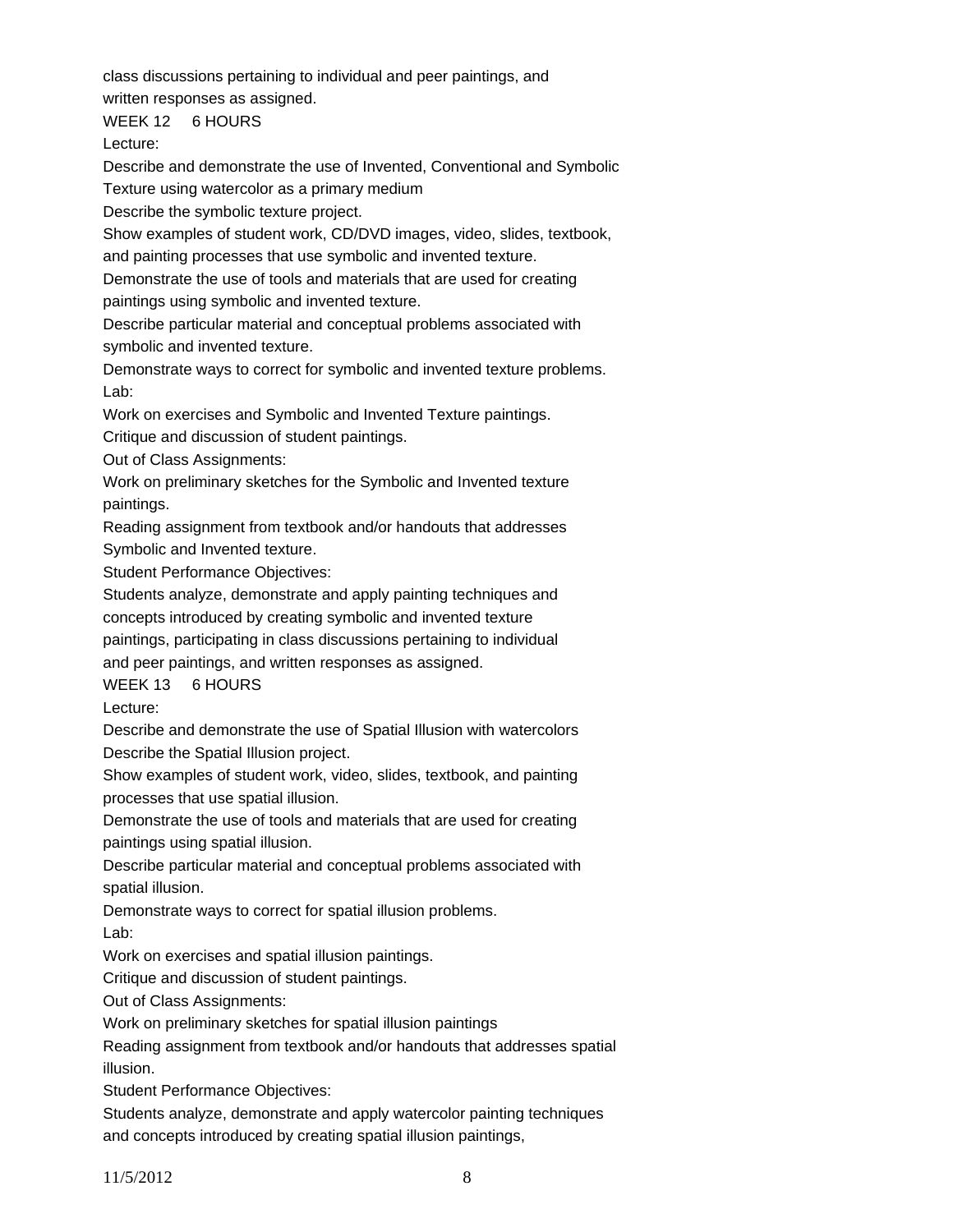participating in class discussions pertaining to individual and peer

paintings, and written responses as assigned.

WEEK 14 6 HOURS

Lecture:

Describe and demonstrate the use of aerial perspective with watercolors Describe the Aerial Perspective project.

Show examples of student work, video, slides, textbook, and drawing processes that use aerial perspective .

Demonstrate the use of tools and materials that are used for creating watercolor paintings using aerial perspective.

Describe particular material and conceptual problems associated with aerial perspective.

Demonstrate ways to correct for aerial perspective problems. Lab:

Work on exercises and aerial perspective paintings.

Critique and discussion of student paintings.

Out of Class Assignments:

Work on preliminary sketches for aerial perspective watercolor

paintings.

Reading assignment from textbook and/or handouts that addresses aerial perspective.

Student Performance Objectives:

Students analyze, demonstrate and apply watercolor techniques and

concepts introduced by creating aerial perspective paintings,

participating in class discussions pertaining to individual and peer

paintings, and written responses as assigned.

WEEK 15 6 HOURS

Lecture:

Describe and demonstrate the use of pattern and repetition as a

compositional tool in watercolor painting.

Describe the Pattern project.

Show examples of student work, video, slides, textbook, and painting processes that use pattern.

Demonstrate the use of tools and materials that are used for creating paintings using pattern.

Describe particular material and conceptual problems associated with pattern and repetition.

Demonstrate ways to correct for pattern and repetition problems.

Lab:

Work on exercises and pattern paintings.

Critique and discussion of student paintings.

Out of Class Assignments:

Work on preliminary sketches for pattern and repetition paintings.

Reading assignment from textbook and/or handouts that addresses pattern and repetition.

Student Performance Objectives:

Students analyze, demonstrate and apply painting techniques and concepts introduced by creating pattern and repetition paintings,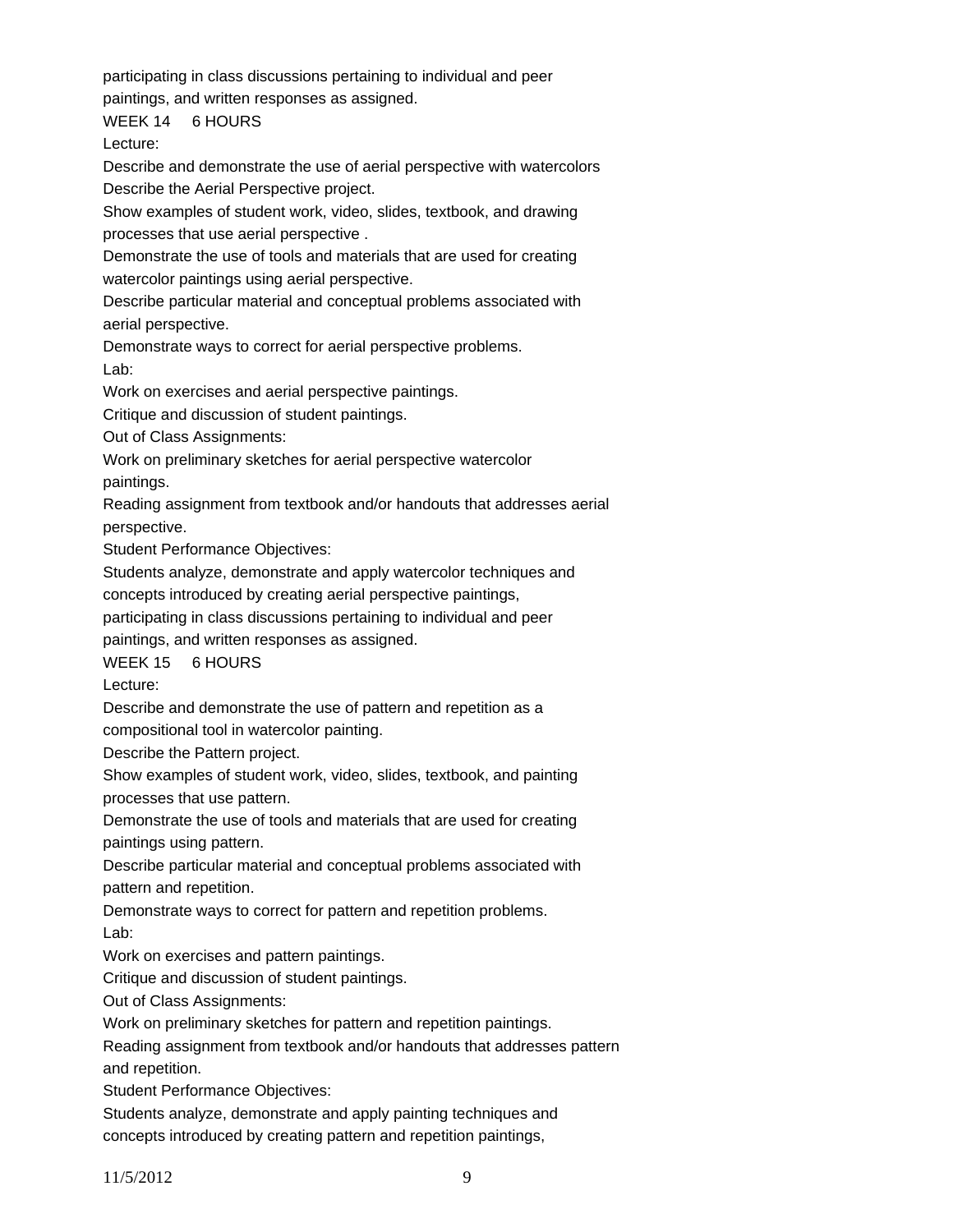participating in class discussions pertaining to individual and peer

paintings, and written responses as assigned.

WEEK 16 6 HOURS

Lecture:

Describe and demonstrate the use of subjective sources in watercolor painting

Describe the Subjective project.

Show examples of student work, video, slides, textbook, and painting processes that use subjective sources.

Demonstrate the use of tools and materials that are used for creating

paintings with a subjective source.

Lab:

Work on exercises and subjective source paintings.

Critique and discussion of student paintings.

Out of Class Assignments:

Work on preliminary sketches for subjective source paintings.

Reading assignment from textbook and/or handouts that addresses subjective content in painting.

Student Performance Objectives:

Students analyze, demonstrate and apply painting techniques and concepts introduced by creating subjective source paintings,

participating in class discussions pertaining to individual and peer

paintings, and written responses as assigned.

WEEK 17 6 HOURS

Lecture:

Describe and demonstrate the use of landscape in watercolor painting Describe the landscape project.

Show examples of student work, video, slides, textbook, and painting processes that use landscape.

Demonstrate the use of tools and materials that are used for creating paintings using landscape as a subject matter.

Describe particular material and conceptual problems associated with landscape and watercolor techniques.

Lab:

Work on exercises and landscape paintings.

Critique and discussion of student paintings.

Out of Class Assignments:

Work on preliminary sketches for landscape paintings.

Reading assignment from textbook and/or handouts that addresses landscape techniques.

Student Performance Objectives:

Students analyze, demonstrate and apply paintings techniques and concepts introduced by creating a landscape painting on site, participating in class discussions pertaining to individual and peer

paintings, and written responses as assigned.

WEEK 18 2 HOURS

Final Critiques and Presentation of Artwork; written exam.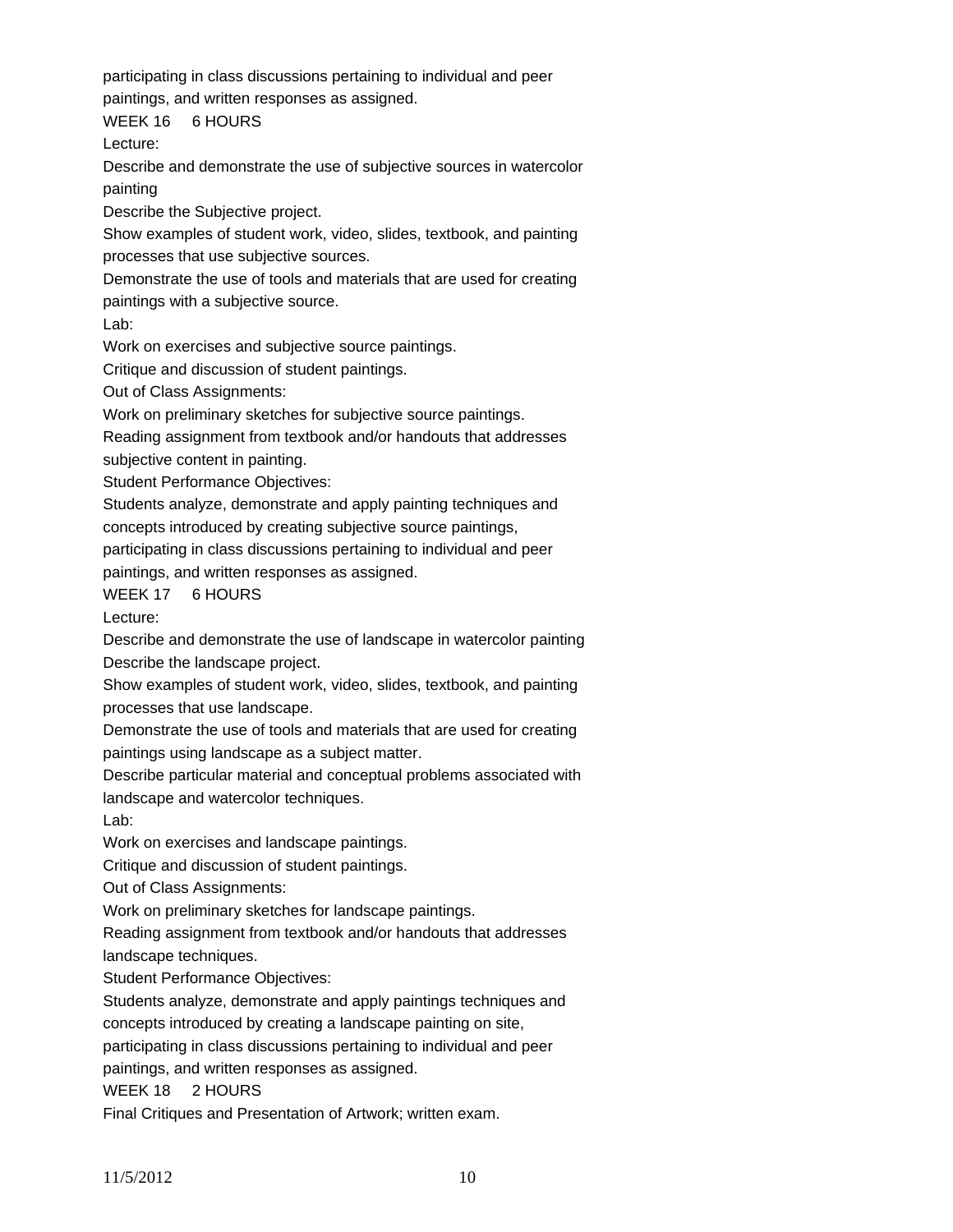# **METHODS OF INSTRUCTION:**

Lecture, video, computer presentations, examples, demonstrations, lab exercises, critiques, class discussions, museum/gallery visits

#### **METHODS OF EVALUATION:**

| The types of writing assignments required:                               |
|--------------------------------------------------------------------------|
| Written homework                                                         |
| Term papers                                                              |
| Other: Visual journal entries and notes for each project                 |
| The problem-solving assignments required:                                |
| Lab reports                                                              |
| Other: painting                                                          |
| The types of skill demonstrations required:                              |
| Class performance                                                        |
| Field work                                                               |
| Other: Critique and discussion, paintings submitted                      |
| The types of objective examinations used in the course:                  |
| Multiple choice                                                          |
| True/false                                                               |
| Matching items                                                           |
| Completion                                                               |
| Other category:                                                          |
| Finished cumulative portfolio of paintings and sketches demonstrating an |
| understanding and application of the techniques and concepts introduced  |
| The basis for assigning students grades in the course:                   |
| 10% - 20%<br>Writing assignments:                                        |
| Problem-solving demonstrations: 10% - 20%                                |
| Skill demonstrations:<br>10% - 20%                                       |
| Objective examinations: 10% - 20%                                        |
| Other methods of evaluation: 40% - 50%                                   |

## **REPRESENTATIVE TEXTBOOKS:**

Required:

Paul Zelanski, "Color", Prentice Hall, 2009, or other appropriate college level text.

Reading level of text: 13+ grade Verified by: a. rosette

Other textbooks or materials to be purchased by the student: A variety of painting materials including: watercolor paints, paper, gesso, brushes and other miscellaneous art supplies.

#### **ARTICULATION and CERTIFICATE INFORMATION**

 Transferable CSU, effective 200630 UC TRANSFER: Associate Degree: GAV C1, effective 200630 CSU GE: IGETC: CSU TRANSFER: